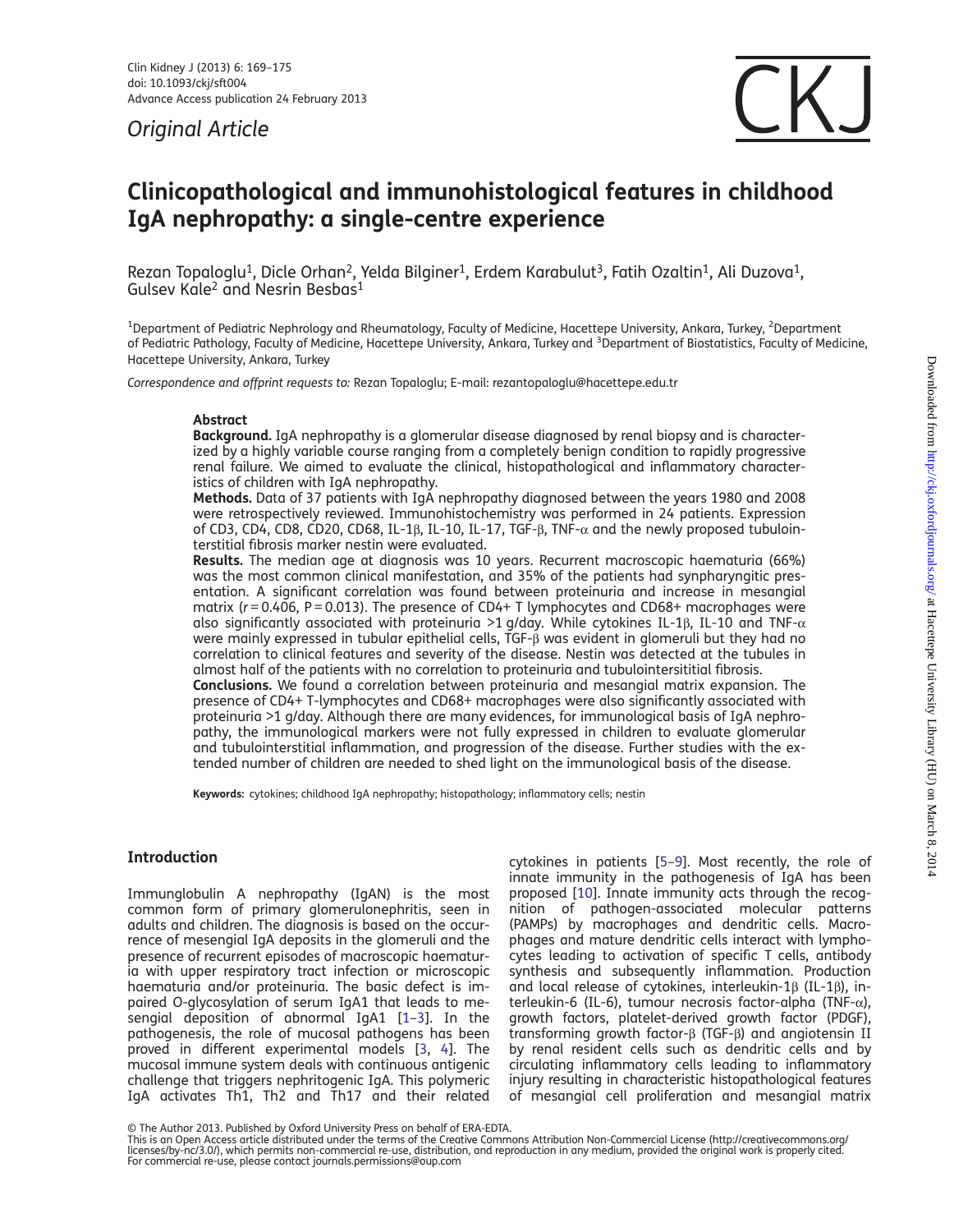deposition [[5,](#page-5-0) [11\]](#page-5-0). It has been shown that PDGF and TGFβ may have a key role in the induction and progression of mesangial injury [[5,](#page-5-0) [11,](#page-5-0) [12\]](#page-5-0). In addition to T cells and cytokines, activation of complement proteins and Toll-like receptors (TLR) through innate immunity and  $C_3$  deposition in mesangium may mediate glomerular injury [[10,](#page-5-0) [13\]](#page-5-0).

Several studies in regard to the immunological basis of the disease and role of immunological markers in progression of IgAN have been reported in adults [\[5](#page-5-0), [11](#page-5-0), [12](#page-5-0)]. Tubulointerstitial CD3, IL-1β expression and the glomerular membrane protein of 17 kDa (GMP-17)-positive cytotoxic T lymphocytes in renal tubules were found to be predicting factors of progression. In addition to these studies, CD4+ T cells, CD8+ T cells, CD20, lL-11, IL-17, TNF-α and TGF-β have been studied in IgAN [[5,](#page-5-0) [7](#page-5-0)–[9](#page-5-0), [12](#page-5-0), [14\]](#page-5-0). Furthermore, the intermediate filament protein nestin, which is expressed in podocytes in human mature glomerulus, has been shown as a potential marker for peritubular endothelial cell injury and tubulointerstitial fibrosis in IgAN [\[15](#page-5-0)].

In this study, we aimed to evaluate the association of T lymphocytes (CD3, CD4 and CD8), B lymphocytes (CD20), macrophages (CD68), proinflammatory cytokines (IL-1β, IL-17, TNF-α), anti-inflammatory cytokines (IL-10), TGF-β and nestin with clinical and conventional histopathological features and to assess the predictive role of these markers in the progression of IgA nephropaty in children.

#### Materials and methods

#### Patients

Medical reports of 37 children (12 females, 25 males;  $18 \pm 6$  years) with biopsy-proven IgAN from 1980 to 2008 were retrospectively reviewed. Clinical data including age, gender, history of the disease, age at onset, age at diagnosis and history of upper respiratory tract infection were obtained. The criteria used in the decision to biopsy paediatric patients were as follows: (i) recurrent macroscopic haematuria, (ii) persistent proteinuria of >0.5 g/day and (iii) persistent microscopic haematuria. The diagnosis of IgAN was based on the demonstration of an IgA sole or predominant glomerular immunofluorescence finding in the biopsy and the lack of clinical evidence for Henoch– Schöenlein purpura. The ethical committee of Hacettepe University Faculty of Medicine has approved the study. All clinical parameters were reviewed at the time of biopsy. Blood pressure was measured after rest and was evaluated according to age, gender and height [[16\]](#page-5-0). Urine protein excretion was measured in a 24-h collection of urine. Patients were divided into two groups according to daily protein excretion as patients with >1 g/day proteinuria and patients with <1 g/day of proteinuria for the statistical analysis.

#### Renal pathological evaluation

Haematoxylin–eosin, periodic acid-Schiff, Masson's trichrome and Jones' silver-stained 3 µm thick paraffin sections were examined by light microscopy. Mesangial hypercellularity, increase in mesangial matrix, glomerulosclerosis, extracapillary lesions (crescent formation), interstitial fibrosis and inflammation, tubular atrophy, tubulitis and arterial hyalinosis were evaluated. Grading

of these features was done by one masked observer (D.O.). Mesangial hypercellularity was graded into four groups as normal (<4 cells per mesangial zone), mild (4–5 cells per mesangial zone), moderate (6–7 cells per mesangial zone) and marked (≥8 cells per mesangial zone) according to Oxford classification [[17](#page-5-0)]. The percentage of global and segmental sclerotic glomeruli was noted for each biopsy. The percentage of crescentic glomeruli was also recorded. Mesangial matrix, tubular atrophy, tubulitis, interstitial inflammation and fibrosis were semiquantitatively graded into four groups (normal, mild, moderate and marked). This grading was modelled on the grading system used by Myllymaki et al. [\[18](#page-5-0)]. According to this grading, tubular atrophy was scored as normal (no tubular atrophy), mild (tubular atrophy in <25% of cortical tubules), moderate (tubular atrophy in 25–50% of cortical tubules) and marked (tubular atrophy in >50% of cortical tubules). Tubulitis was classified as absent (no inflammatory cells in tubules), mild (1–4 inflammatory cells per tubular cross section), moderate (5–10 inflammatory cells per tubular cross section) and marked (>10 inflammatory cells per tubular cross section). Interstitial fibrosis and inflammation were graded as normal (<5% of the cortical area is involved in interstitial fibrosis/inflammation), mild (<25% of the cortical area is involved in interstitial fibrosis/inflammation), moderate (25–50% of the cortical area is involved in interstitial fibrosis/inflammation) and marked (>50% of the cortical area is involved in interstitial fibrosis/inflammation) [[18\]](#page-5-0).

#### Immunohistochemistry

Three-micrometre-thick paraffin sections of archival kidney biopsies were dewaxed, rehydrated and microwaved (700 W, 15 min). Detection of the primary antibodies was obtained by performing indirect immunohistochemistry using the streptavidin–biotin peroxidase method (Zymed Laboratories, Histostain Plus Kit). After inhibition of endogeneous peroxidase activity, the primary antibodies against CD3 (Invitrogen, 1:100), CD4 (Invitrogen, 1:100), CD8 (Novocastra Laboratories, prediluted), CD20 (Novocastra Laboratories, prediluted), CD68 (Abcam, 1:200), IL-1β (Novus Biologicals, 1:100), IL-10 (Novus Biologicals, 1:10), IL-17 (R&D Systems, 1:20), TNF-α (Abcam, 1:100), TGF-β (Chemicon, 1:500) and nestin (Chemicon, 1:100) were applied and incubated for 1-h at room temperature. Normal renal tissue from nephrectomies of patients who had undergone surgery for Wilms' tumours was used as control for the immunostaining.

#### Quantification of immunohistochemically stained cells

Grading of the degree of staining was performed by one masked observer (D.O.) with an Olympus BX51 microscope at ×400 magnification. For each section stained for TNF-α, TGF-β, IL-1β, IL-10 and IL-17, positive immunostaining was graded using a three-point scale: 0 (no immunoreactivity), 1 (faint immunoreactivity—single positive cell), 2 (scattered moderately intense immunoreactivity numerous positive cells) and 3 (dense intense immunoreactivity—clusters of positive cells). Tubular and glomerular cells showing immunostaining were scored separately as T0 (negative staining) or T1 (positive staining) for tubular cells and G0 (negative staining) or G1 (positive staining) for glomerular cells. Immunostaining with nestin in glomeruli was graded as normal, increased or decreased.

Downloaded from <http://ckj.oxfordjournals.org/> at Hacettepe University Library (HU) on March  $8,2014$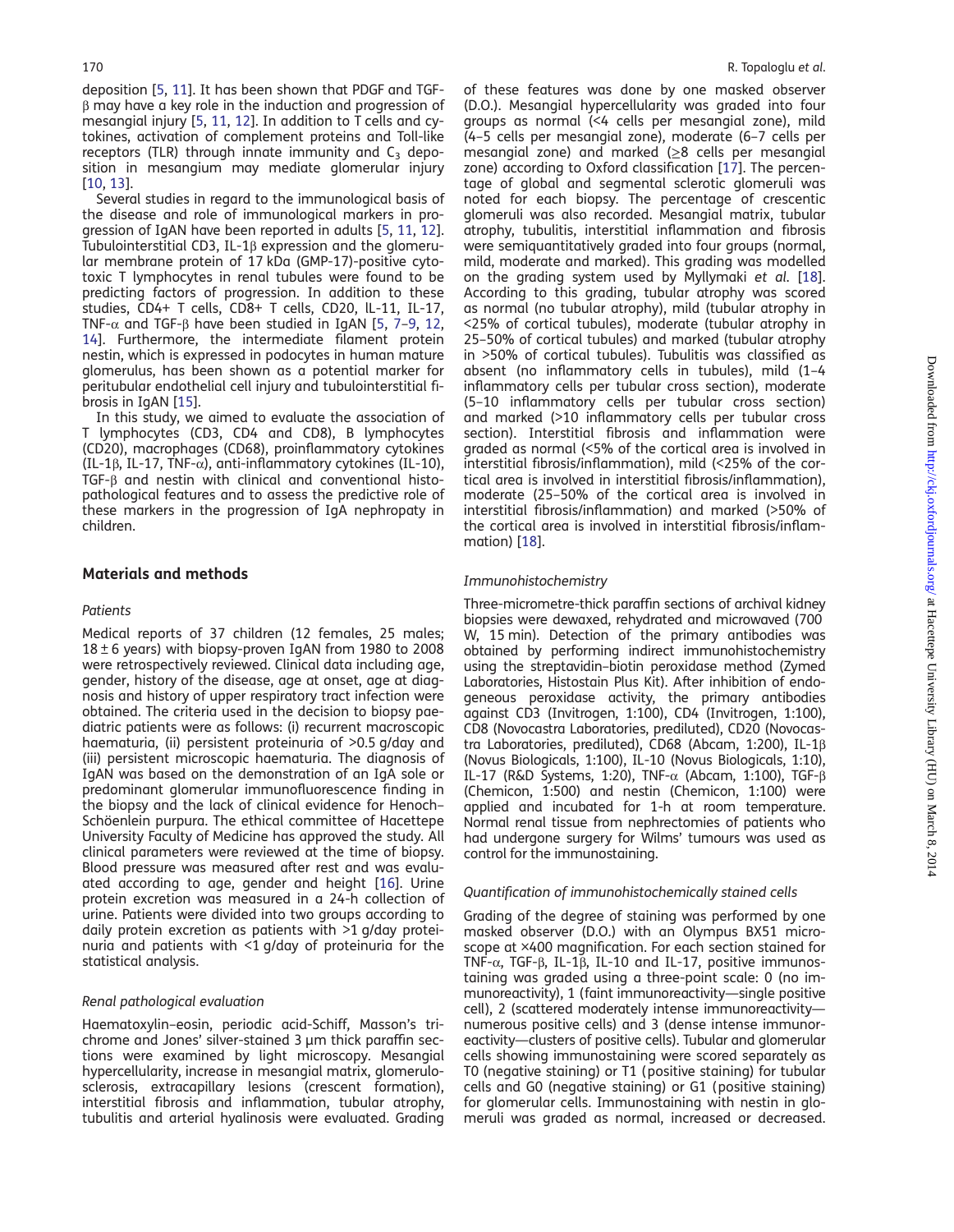<span id="page-2-0"></span>Tubular staining with nestin was also recorded. Sections were examined for CD3, CD4, CD8, CD20 and CD68 staining with an ocular grid of  $0.25$  mm<sup>2</sup> at  $\times$ 400 magnification. Only nucleated cells were counted and the number of positive cells per square millimetre was calculated.

#### **Statistics**

Results were analysed using the SPSS version 11.5 and were expressed as median (minimum–maximum) for non-normally distributed data and as mean ± SD for normal distributed data. Mann–Whitney U test was used for comparison of patient and control groups for numerical variables. Extension of Fisher's exact test to  $r \times c$ tables was used to evaluate two groups (>1 g/day proteinuria versus <1 g/day proteinuria) with histological parameters. Friedman test was used to compare immunohistochemical staining of tubulointerstitial CD3, CD4, CD8, CD20 and CD68 positive cells.  $\chi^2$  test was used to evaluate glomerular and tubular staining of IL-1β, IL-10, TNF-α and TGF-β. Correlation analysis was done by Spearman non-parametric correlation analysis. P < 0.05 was considered statistically significant.

#### Results

#### Clinical characteristics

Clinical characteristics of the study population are presented in Table 1. The median age at the time of diagnosis was 10 years (range 5–14 years) and renal biopsy was performed about 8 months (ranging 0–108) after the detection of urine abnormalities. Sixty-six per cent of the patients had recurrent macroscopic haematuria. Proteinuria was >500 mg/day in 51% of the patients and >1 g/day in 32% of the patients. Twenty-four per cent of them had elevated creatinine levels up to 3.9 mg/dL during macroscopic haematuria attacks. Thirty-five per cent of patients had synpharyngitic presentation. Thirteen per cent of the patients had high blood pressure. High serum IgA levels were found in 60% of the study group.

## Renal histology

The most common finding in biopsies of our paediatric patients was mild glomerular hypercellularity with mild mesangial matrix expansion observed in 68 and 78%,

Table 1. Clinical characteristics of IgA patients

| Age (mean ± SD)                                        | $18 \pm 6$ year         |
|--------------------------------------------------------|-------------------------|
| Gender (F/M)                                           | 12/25                   |
| Age at biopsy (median)                                 | $10(5-14 \text{ year})$ |
| Time from onset of symptoms t0 biopsy (median)         | $8(0-108)$              |
|                                                        | months)                 |
| Recurrent macroscopic haematuria                       | 66%                     |
| Coexisting infections                                  | 35%                     |
| High blood pressure                                    | 13%                     |
| Proteinuria (mg/day) (median)                          | 475 (30-11 000)         |
| Proteinuria >1 g/day                                   | 32%                     |
| Proteinuria <1 g/day                                   | 68%                     |
| $\text{°e-Glomerular filtration rate (mL/dk/1.73 m²)}$ | 98 (16-239)             |
| (median)                                               |                         |
| <sup>b</sup> High IgA level                            | 60%                     |
|                                                        |                         |

<sup>a</sup>e-GFR is calculated by Schwartz formula.

b Normal serum levels of IgA 70–378 mg/dL.

respectively. In addition to these observations, mild tubular atrophy was seen in 59.5%, mild interstitial inflammation in 24%, segmental glomerulosclerosis in 29.9% and global sclerosis in 29.7% of the patients. Arteriosclerosis was seen in only one biopsy. None of the biopsies revealed tubulitis (Table 2). The patients were divided into two groups as daily protein excretion <1 g  $(n = 25, 68%)$  and more than 1 g  $(n = 12, 32%)$ . Mesangial matrix expansion was significantly increased in the group with >1 g protein excretion (P < 0.05) (Table 2). A significant correlation was found between proteinuria and mesangial matrix expansion ( $r = 0.406$ ,  $P = 0.013$ ). Segmental sclerosis, global sclerosis, interstitial inflammation and tubular atrophy were not statistically different between the groups with >1 and <1 g/day of proteinuria (Table 2).

#### Interstitial inflammatory cells and their correlation with clinical parameters

The number of interstitial CD3+ T cells [median 14 (range 9–23)] and CD68+ cells [median 10.5 (range 1–58)] ([Figure 1a](#page-3-0) and [b\)](#page-3-0) were higher than the number of other inflammatory cells (CD4-, CD8-, CD20-positive cells) ([Figure 1c](#page-3-0) and [d](#page-3-0)). Additional colour images are available as [Supplementary material.](http://ndtplus.oxfordjournals.org/lookup/suppl/doi:10.1093/ckj/sft004/-/DC1) There was a statistically significant difference in CD4 and CD68 staining between the patients with proteinuria >1 g/day versus the patients with proteinuria <1 g/day (P =  $0.024$ , <0.001), respectively. There was no statistical difference between the groups regarding the tubulointerstitial CD3-, CD8- and CD20 positive cells (P =  $0.175$ , P =  $0.168$ , P =  $0.541$ ), respectively (Table [3\)](#page-3-0). The correlation was observed between the

Table 2. Histopathological findings in patients with IgA nephropathy and in patients with proteinuria

| Finding                    | Proteinuria<br>$<$ 1 g/day<br>$(n = 25)$ % | Proteinuria<br>$>1$ g/day<br>$(n = 12) %$ | All<br>patients<br>$(n = 37)$ % | P-value |
|----------------------------|--------------------------------------------|-------------------------------------------|---------------------------------|---------|
| Glomeruli                  |                                            |                                           |                                 |         |
| Mesangial cellularity      |                                            |                                           |                                 |         |
| Normal                     | 4.3                                        | 0                                         | 2.7                             | 0.079   |
| Mild                       | 78.3                                       | 50                                        | 67.6                            |         |
| Moderate                   | 17.4                                       | 35.7                                      | 24.3                            |         |
| Marked                     | $\Omega$                                   | 14.3                                      | 5.4                             |         |
| Mesangial matrix expansion |                                            |                                           |                                 |         |
| Normal                     | 8.7                                        | 0                                         | 5.4                             | 0.03    |
| Mild                       | 87                                         | 64.3                                      | 78.4                            |         |
| Moderate                   | 4.3                                        | 35.7                                      | 16.2                            |         |
| Marked                     | 0                                          | 0                                         | 0                               |         |
| Glomerulosclerosis         |                                            |                                           |                                 |         |
| Global                     |                                            |                                           |                                 |         |
| Present                    | 26.1                                       | 35.7                                      | 29.7                            | 0.093   |
| Absent                     | 73.9                                       | 64.3                                      | 70.3                            |         |
| Segmental                  |                                            |                                           |                                 |         |
| Present                    | 17.4                                       | 50                                        | 29.9                            | 0.063   |
| Ahsent                     | 82.6                                       | 50                                        | 70.3                            |         |
| Crescent                   |                                            |                                           |                                 |         |
| Present                    | 21.7                                       | 50                                        | 32.4                            | 0.79    |
| Absent                     | 78.3                                       | 50                                        | 67.6                            |         |
| Tubulointerstitial         |                                            |                                           |                                 |         |
| Tubular atrophy            |                                            |                                           |                                 |         |
| Normal                     | 47.8                                       | 14.3                                      | 35.1                            | 0.081   |
| Mild                       | 47.8                                       | 78.6                                      | 59.5                            |         |
| Moderate                   | 4.3                                        | 7.1                                       | 5.4                             |         |
| Marked                     | 0                                          | 0                                         | 0                               |         |
| Interstitial inflammation  |                                            |                                           |                                 |         |
| Normal                     | 73.9                                       | 64.3                                      | 70.3                            | 0.418   |
| Mild                       | 17.4                                       | 35.7                                      | 24.3                            |         |
| Moderate                   | 8.7                                        | 0                                         | 5.4                             |         |
| Marked                     | 0                                          | 0                                         | 0                               |         |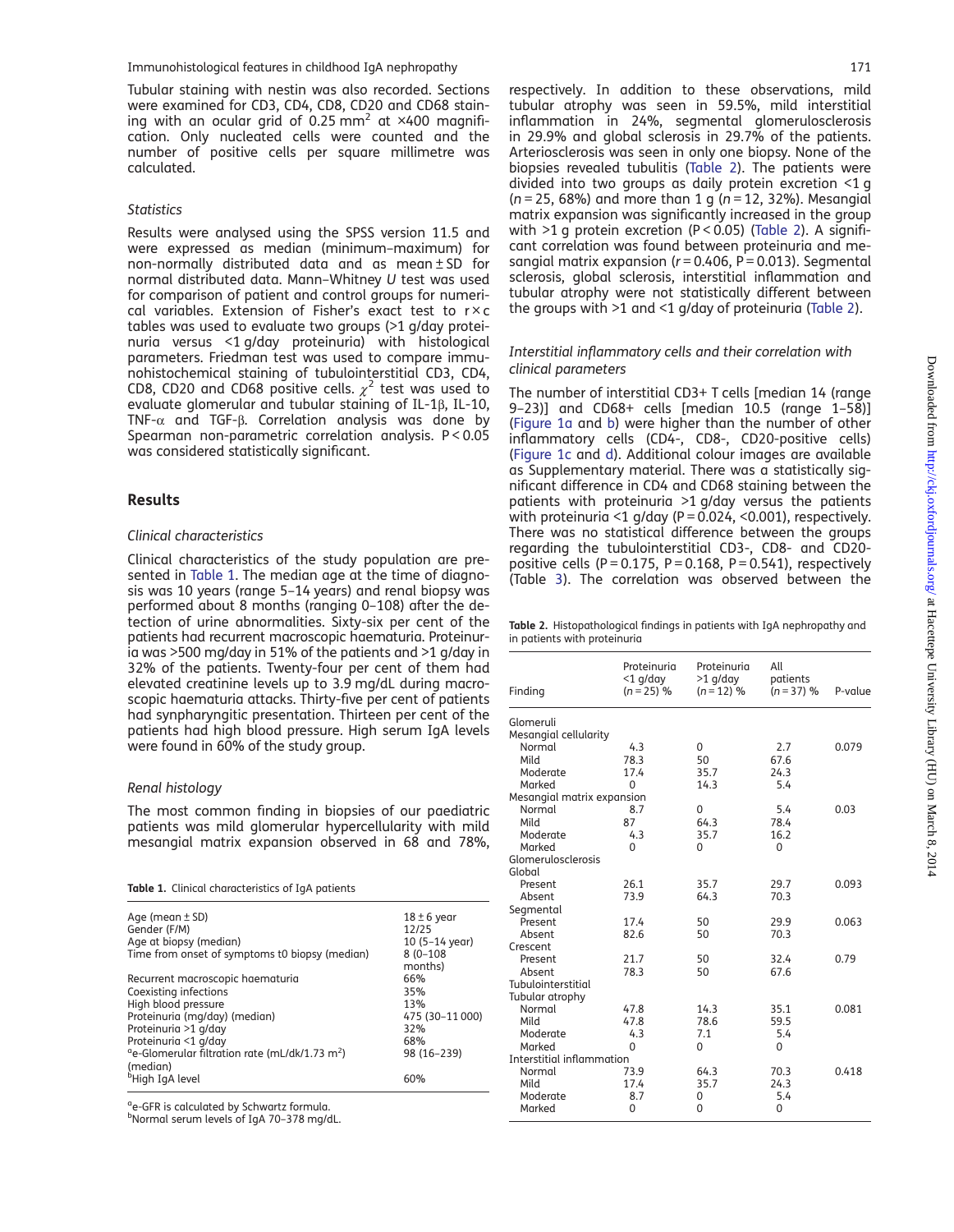<span id="page-3-0"></span>

Fig 1. (a) CD3-positive T cells in the interstitium (b) Numerous CD68-positive macrophages are observed between tubuli (c) CD4-positive cells in the interstitium (d) CD20-positive B cells between tubuli. For a colour version of this figure please see supplementary data.

Table 3. The number of tubulointerstitial CD3-, CD4-, CD8-, CD20-, CD68 positive cells

|                                            | Patients without<br>proteinuria <1 g/day<br>$(n = 17)$ | Patients with<br>proteinuria<br>$>1$ g/day (n = 7) | P-value |
|--------------------------------------------|--------------------------------------------------------|----------------------------------------------------|---------|
| CD3 (cell/mm <sup>2</sup> )<br>(median)    | $13(7-19)$                                             | $12(8-23)$                                         | 0.175   |
| $CD4$ (cell/mm <sup>2</sup> )<br>(median)  | $3(1-8)$                                               | $6(3-10)$                                          | 0.024   |
| $CD8$ (cell/mm <sup>2</sup> )<br>(median)  | $1(0-7)$                                               | $2(1-4)$                                           | 0.168   |
| $CD20$ (cell/mm <sup>2</sup> )<br>(median) | $2(0-16)$                                              | $1(0-17)$                                          | 0.541   |
| CD68 (cell/mm <sup>2</sup> )<br>(median)   | $8(1-19)$                                              | $22(15-62)$                                        | < 0.001 |

number of  $CD68+$  cells and proteinuria ( $r = 0.713$ P < 0.001) (Figure 2).



#### Expression of inflammatory markers

There was no glomerular cell staining with IL-1β, IL-10 and IL-17. Tubular IL-1β and IL-10 staining was observed in 75 and 60.7% of the biopsies, respectively. Sixty-five per cent of biopsies showed tubular staining with TNF- $\alpha$ while glomerular staining was observed in 10.7% of the biopsies. On the other hand, 84% of biopsies showed glomerular staining with TGF-β while tubular staining was observed in 14.3% of the biopsies. No staining was observed with IL-17 in tubular cells. There was no correlation between the immunostaining findings and conventional histological data of 24 patients.

Fig 2. Correlation between proteinuria and tubulointerstitial CD68 staining.

## Nestin expression

In normal kidney tissues, nestin expression was limited to podocytes in glomeruli [\(Figure 3a\)](#page-4-0). Tubular epithelial cells never expressed nestin in normal kidneys. Glomerular nestin expression varied: normal in 9 biopsies, decreased in 12 and increased in 3. There was nestin expression in tubular epithelial cells in 10 biopsies. Nestin expression in tubular cells was localized to the tubular injury areas ([Figure 3b\)](#page-4-0).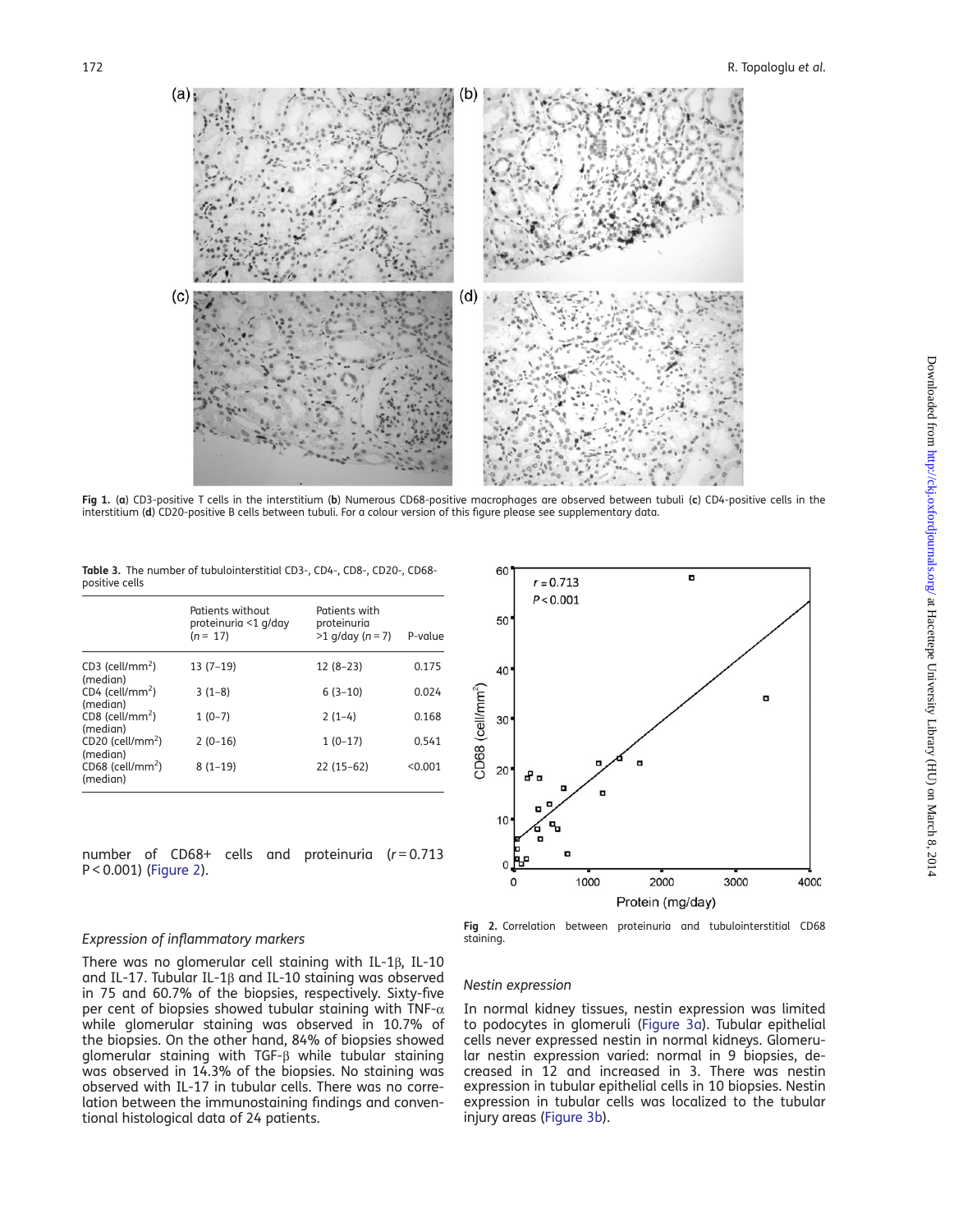<span id="page-4-0"></span>

Fig 3. (a) Nestin positivity in glomerulus is seen in a control case. No tubular staining is observed (b) Nestin positivity in tubular epithelial in IgAN. For a colour version of this figure please see supplementary data.

## **Discussion**

IgAN is an immune-mediated glomerulonephritis seen both in adults and in children. The most frequent form of presentation in children and young adults is the episodes of gross haematuria coincident with an upper respiratory tract infection. The episodes usually last a day or two. A smaller number of patients may present clinical sings of nephritic or nephrotic syndrome [\[19](#page-5-0), [20](#page-5-0)]. Up to 20% of paediatric patients with IgAN have progressive disease leading ultimately to end-stage renal failure [\[20](#page-5-0)].

Most of our patients (66%) presented with haematuria and 35% had synpharyngitic presentation similar to others [\[19](#page-5-0), [20](#page-5-0)]. Clinical parameters, which indicate poor prognosis, are severe proteinuria (>1 gr/day), renal insufficiency and hypertension [\[18](#page-5-0), [21,](#page-5-0) [22\]](#page-5-0). In our group, 13% of the patients have had high blood pressure, and 32%  $(n = 12)$  had proteinuria >1 g/day who may have relative risk of progression and chronicity. Twenty-four per cent had elevated serum creatinine levels up to 3.9 during haematuria attacks. Only one of our patients presented with NS and one with rapidly progressive glomerulonephritis.

In regard to conventional renal biopsy features, interstitial fibrosis, tubular atrophy, interstitial infiltrate and glomerular sclerosis are known as poor prognostic factors [[14](#page-5-0), [22,](#page-5-0) [23\]](#page-6-0). In our study, the most common conventional histopathologic findings were mild mesangial hypercellularity and mild mesangial matrix expansion. Mild and moderate interstitial inflammation, segmental and global glomerulosclerosis were less commonly encountered in our patients, which was compatible with the previous studies including the new Oxford classification ([Table 2\)](#page-2-0) [[19](#page-5-0), [20,](#page-5-0) [23\]](#page-6-0). As the poor prognostic factors, tubulointerstitial inflammation was seen in 30% of the cases, whereas mild and moderate tubular atrophy were seen in 65% of the cases but both of them were not significantly different between the groups with  $>1$  and  $<1$  g proteinuria. None of our patients had tubulitis.

It is suggested that mesangial matrix expansion is the dominating finding in adults while mesangial proliferation is characteristic of the early lesion in paediatric IgAN [[19](#page-5-0), [24](#page-6-0), [25](#page-6-0)]. However, in our study, mesangial matrix was significantly increased in the group with >1 g daily protein excretion compared with the group with <1 g daily protein excretion (P < 0.05) (Table [2\)](#page-2-0). A significant correlation was found between proteinuria and mesangial matrix expansion ( $r = 0.406$ ,  $P = 0.013$ ) [\(Figure 2](#page-3-0)).

From the immunological point of view, one of the common histopathological features of IgA nephropathy is the presence of CD68 + macrophages and CD3+ T cells within the glomeruli and tubulointerstitial area in both paediatric and adult IgAN. Glomerular macrophage and T-cell infiltrates and their relationship with clinical parameters vary widely, nevertheless the intensity of the interstitial macrophages and T cells correlates with the degree of proteinuria and renal function [\[19](#page-5-0)]. Es van et al. [[14\]](#page-5-0) showed that the histological scores for tubulitis in intact and atrophic tubules was not associated with progression but GMP-17-positive cytotoxic T lymphocytes in intact renal tubules and B cells in the interstitium were significantly associated with progression. In our study, we have evaluated tubulointerstitial CD3+, CD4+, CD8+ T cells, CD20+ B cells and CD68+ macrophages in patients with proteinuria above 1 g/day and in patients <1 g/day of proteinuria (Table [3](#page-3-0)). We found a correlation between tubulointerstitial expression of CD4+, CD68+ cells and proteinuria, which was compatible with the previous studies [[11,](#page-5-0) [19\]](#page-5-0).

On the other hand, glomerular macrophages may play a role in glomerular lesions through production of TGF-β, which may stimulate glomerular matrix expansion. Furthermore, some subsets of macrophages present antigen to T cells which subsequently promote T-cell-mediated injury [\[7](#page-5-0), [8](#page-5-0), [19\]](#page-5-0). Activated T cells produce cytokines leading to glomerular and tubulointerstitial injury in IgA nephropathy. In light of these findings, we have evaluated several pro-inflammatory cytokines such as IL-1β, TNF- $\alpha$  and anti-inflammatory cytokine IL-10 along with TGF-β.

TGF-β has been shown to be involved in the excessive deposition of extracellular matrix leading to glomerulosclerosis [\[26](#page-6-0)]. In our study, glomerular TGF-β staining was prominent (84% of the patients) and 14.3% of the biopsies showed tubular TGF-β staining. While 25% of the biopsies with TGF-β staining in tubular epithelial cells showed segmental and global glomerulosclerosis, 33% of the biopsies with TGF-β positivity in glomeruli had segmental or global glomerulosclerosis. Crescents were observed in 50% of the cases with tubular TGF-β staining and in 41.6% of cases with glomerular TGF-β positivity. However, there was not a significant correlation between crescent formation, glomerulosclerosis and tubular or glomerular TGF-β expression in our cases.

It has been shown that the proinflammatory cytokines TNF- $\alpha$  and IL-1 $\beta$  increase the expression of Fc  $\alpha$  receptors in mesangial cells. By interaction with IgA, these receptors lead to increased expression and synthesis of monocyte chemotactic peptide-1 and IL-8 [\[27](#page-6-0), [28\]](#page-6-0). On the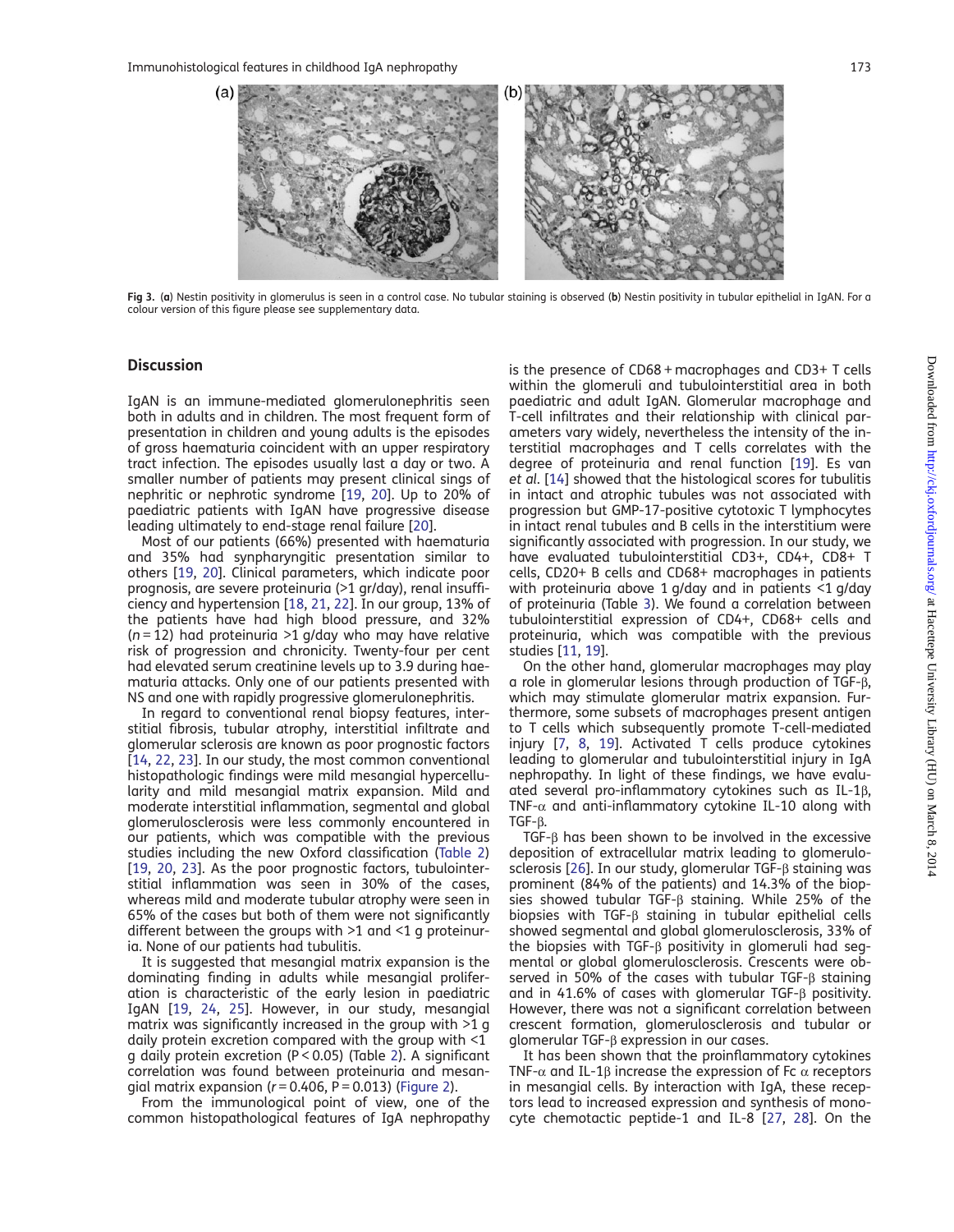<span id="page-5-0"></span>other hand, IL-10 is an anti-inflammatory cytokine, which suppresses IL-1β synthesis [11, [29\]](#page-6-0). In our study, IL-10, IL-1 $\beta$  and TNF- $\alpha$  immunostainings were localized to the tubular epithelial cells in concordance with the literature [\[30](#page-6-0)]. None of them correlated with proteinuria and severity. We also did not find any relationship between IL-10 and IL-1β expression.

The discovery of Th17 cells shed a new light on our understanding of inflammation. We have also evaluated Th17 response and IL-17 expression in our patients. To our knowledge, this is the first study evaluating IL-17 expression in childhood IgA nephropathy. Th17 cells mainly produce IL-17 [\[31](#page-6-0)]. Besides Th17 cells, IL-17 is also produced by CD4+ activated memory cells [\[32](#page-6-0)–[34](#page-6-0)]. IL-17 is an important activator of proinflammatory cytokine production from monocytes/macrophages. Although it has been shown that IL-17 may augment renal inflammatory responses in adult IgA nephropathy, there was neither glomerular nor tubular staining of IL-17 in our patients [9[,35](#page-6-0)].

We also evaluated nestin expression, which is an intermediate filament and identified as a marker of neural progenitor cells but also is transiently expressed in the progenitors of glomerular endothelial cells and epithelial cells of immature proximal tubules [[36,](#page-6-0) [37\]](#page-6-0). Although it is proposed that nestin expression is limited to podocytes in the mature kidney, recently increased nestin expression has been shown at tubulointerstitial areas of adult patients with IgA nephropathy [\[37](#page-6-0)–[39](#page-6-0)]. In these patients, the degree of tubulointerstitial nestin expression was positively correlated with tubulointerstitial fibrosis [15]. In parallel to these findings, we also found tubular epithelial nestin expression in 10 biopsies localized to the tubular injury areas; however, we could not find any correlation with proteinuria and tubulointerstitial fibrosis.

In conclusion, we observed a correlation between proteinuria and mesangial matrix expansion as well as proteinuria and the expression of tubulointerstitial CD4+ and CD68+ cells. However, other studied immunological markers were not fully expressed in the patients. The difference may be explained by the presence of early glomerular lesions at the time of renal biopsy in children. Further studies with extended number of the patients and follow-up biopsies could be more elucidative in immunopathogenesis and prognosis of the disease and may lead to more precise treatment modalities in childhood IgAN.

#### Supplementary data

[Supplementary data are available online at](http://ndtplus.oxfordjournals.org/lookup/suppl/doi:10.1093/ckj/sft004/-/DC1) [http://ckj.](http://ckj.oxfordjournals.org) [oxfordjournals.org](http://ckj.oxfordjournals.org).

Acknowledgements. This work is supported by Hacettepe University Scientific Research and Development Office (Grant Number 08 D05 101 004).

Conflict of interest statement. None declared.

#### References

1. Coppo R, Amore A. Abberrant glycosylation in IgA nephropathy. Kidney Int 2004; 65: 1544–1547

- 2. Tomama M, Matousovic K, Jullian BA. Galactose deficient IgA1 in sera of IgA nephropathy patients is present in complexes with IgG. Kidney Int 1997; 52: 509–516
- 3. Hiki Y, Odani H, Takahashi M et al. Mass spectrometry proves under O-glycosylation of glomerular IgA1 in IgA Nephropathy. Kidney Int 2001; 59: 1077–1085
- 4. Oortwjin BD, Roos A, Royle L et al. Differential glycosylation of polymeric and monomeric IgA: possible role in glomerular inflammation in IgA nephropathy. J Am Soc Nephrol 2006; 17: 3529–3539
- 5. Lai KN, Leung JC, Chan LY et al. Podocyte injury induced by mesangial derived cytokines in IgA nephropathy. Nephrol Dial Transplant 2009; 24: 62–72
- 6. Zhang JJ, Xu LX, Zhao MH et al. The level of serum secretory IgA of patients IgA nephropathy is elevated and associated with pathological phenotypes. Nephrol Dial Transplant 2008; 23: 3921–3927
- 7. Ebihara I, Hirayama K, Yamamoto Y et al. Th2 predominance at the single cell level in patients with IgA nephropaty. Nephrol Dial Transplant 2001; 16: 1783–1789
- 8. Suzuki H, Suzuki Y, Aizawa M et al. Th1 polarization in murine IgA nephropathy directed by bone marrow derived cells. Kidney Int 2007; 72: 319–327
- 9. Matsumoto K, Kanmatsuse K. Interleukin 17 stimulates the release of pro-inflammatory cytokines by blood monocytes in patients with IgA nephropathy. Scand J Urol Nephrol 2003; 37: 164–171
- 10. Coppo R, Amore A, Peruzzi L et al. Innate immunity and IgA Nephropathy. J Nephrol 2010; 23: 626–632
- 11. Myllymaki JM, Honkanen TT, Syrjanen JT et al. Severity of tubulointerstitial inflammation and prognosis in IgA nephropathy. Kidney Int 2007; 71: 343–348
- 12. Darvill AM, Ballardie FW. Mesangial autoantigens in IgA nephropathy: matrix synthesis and localization. J Lab Clin Med 2006; 147: 301–309
- 13. Park HJ, Hahn W-H, Suh J-S et al. Association between tolllike receptor 10 (TLR10) gene polymorphisms and childhood IgA nephropathy. Eur J Pediatr 2011; 170: 503–509
- 14. van Es LA, de Heer E, Vleming LJ et al. GMP-17-positive T-lymphocytes in renal tubules predict progression in early stages of IgA nephropathy. Kidney Int 2008; 73: 1426–1433
- 15. Tomioka M, Hiromura K, Sakairi T et al. Nestin is a novel marker for renal tubulointerstitial injury in immunoglobulin A nephropathy. Nephrology 2010; 15: 568–574
- 16. NHBPEP Working Group on High Blood Pressure in Children and Adolescents The Fourth Report on the diagnosis, evaluation, and treatment of high blood pressure in children and adolescents. Pediatrics 2004; 114 (Suppl 2): 555–576
- 17. Roberts ISD, Cook HT, Trayanov S et al. A Working Group of the International IgA Nephropathy Network and the Pathology Society. The Oxford classification of IgA nephropathy: pathology definitions, correlations and reproducibility. Kidney Int 2009; 76: 546–556
- 18. Myllymaki J, Honkanen T, Syrjanen JT et al. Uric acid correlates with the severity of histopathological parameters in IgA nephropathy. Nephrol Dial Transplant 2005; 20: 89–95
- 19. Haas M, Rahman MH, Cohn RA et al. IgA nephropathy in children and adults comparison of histologic features and clinical outcome. Nephrol Dial Transplant 2008; 23: 2537–2545
- 20. Hogg RJ. Idiopathic IgA nephropathy in children. Pediatr Nephrol 2010; 25: 823–829
- 21. Wyatt RJ, Kritchevsky SB, Woodford SY et al. IgA nephropathy: long term prognosis for pediatric patients. J Pediatr 1995; 12: 913–919
- 22. Fofi C, Pecci G, Galliani M et al. IgA nephropathy: multivariate statistical analysis aimed at predicting outcome. J Nephrol 2001; 14: 280–285